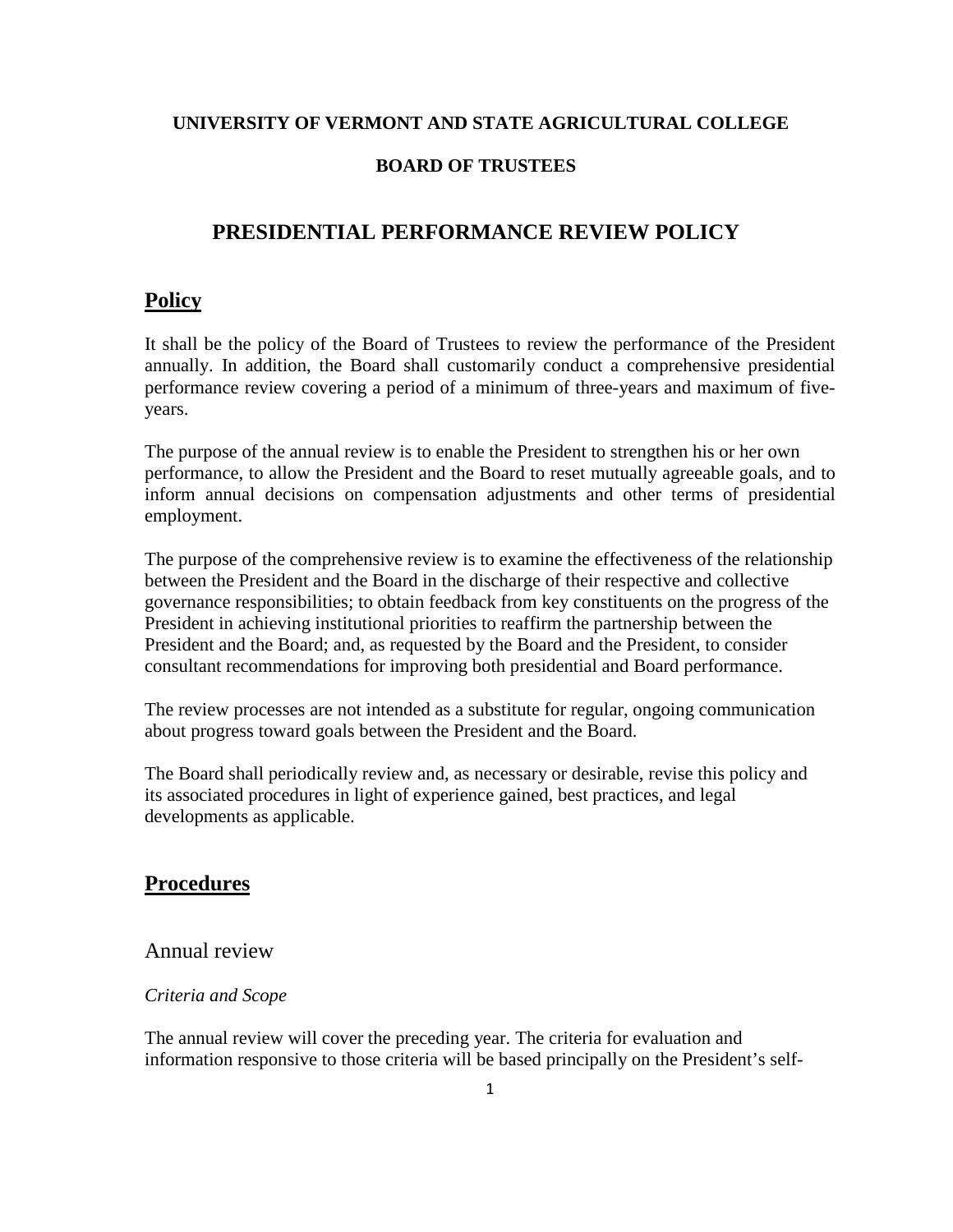assessment with respect to goals mutually set by the Board Chair and the President, in consultation with the Board, for the year in review. The review will encompass input from Trustees, solicited in the manner described below, and such additional information as the Board Annual Review Subcommittee may request of the President to assist in its assessment of progress toward the mutually established goals.

## *President's Self-Assessment*

The *retrospective* elements of the President's self-assessment will customarily include:

- A copy of the mutually-agreed upon goals, with a description of efforts to meet them and the President's progress assessment.
- A description of other personal or institutional achievements of which the Annual Review Subcommittee should, or might, be informed by the President as aspects of performance or accomplishment.
- Identification of significant institutional or personal challenges the President faced over the course of the review year that affected progress toward goals, with particular focus on those that are likely to persist into the upcoming year or beyond.
- Presidential self-assessment of relationships with the Board, key governance and constituency group leaders, or other significant stakeholders.
- Key areas in which the Board has been especially supportive.

The *prospective* elements of the President's self-assessment will customarily include:

- Goals the President proposes for him/herself and the institution over the course of the (1) upcoming year, and (2) next five years.
- The President's professional development plans and any associated requests of the Board.
- The President's assessment of the University's principal current opportunities and challenges.

• Key areas in which the President would especially benefit from Board support. *The Annual Review Subcommittee*

The Board Chair will appoint an *ad hoc* Annual Review Subcommittee from the membership of the Executive Committee ordinarily to be comprised of no fewer than five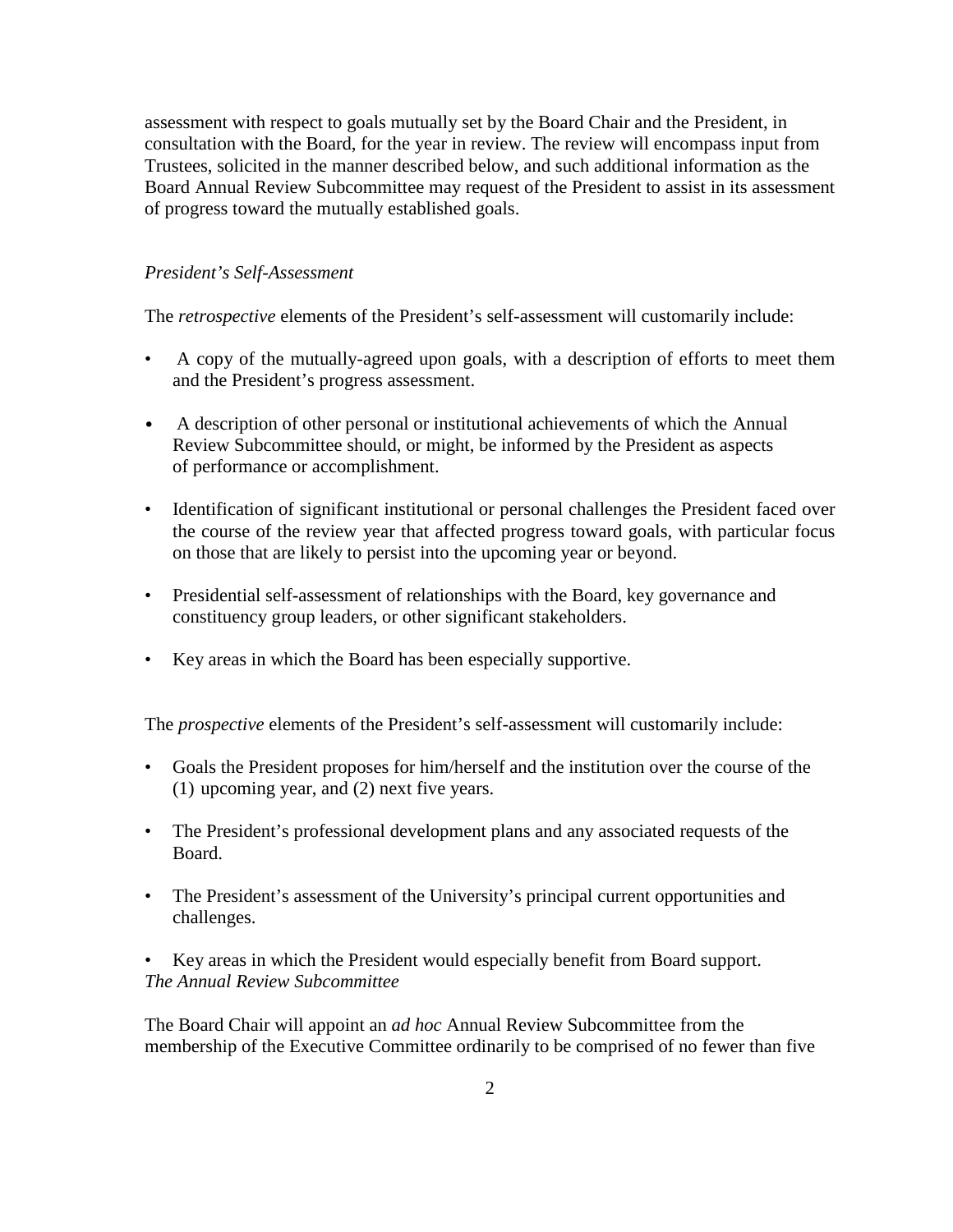members. The Chair may, in his/her discretion, serve as a member of the Subcommittee. If the Chair serves on the Subcommittee, s/he will serve *ex officio* as chair of the Subcommittee; if the Chair declines to serve on the Subcommittee, s/he will appoint a chair.

The review process, including consultation undertaken by the Annual Review Subcommittee or its members with the President and Trustees, and Subcommittee deliberations, shall be confidential. Following consideration by the Subcommittee of the President's self-assessment and input solicited from other Trustees (including the Board Chair if s/he is not a member of the Subcommittee), the Subcommittee will first advise the Executive Committee (in an Executive Session from which the President will be excused) of the status of its review. Subsequent to the Executive Committee meeting, the Chair will, in an Executive Session from which the President will be excused, convey to the full Board the results of the review and provide adequate opportunity for Board discussion and deliberations regarding the findings. Promptly thereafter, the Board Chair will meet with the President to discuss the results of the review. A significant portion of the latter meeting shall include articulation of performance goals for the upcoming year.

The annual review process will generally be initiated in the spring and completed by the September Executive Committee meeting.

#### *Setting of goals*

Subsequent to the completion of the annual review process described above, the Board Chair will, in consultation with the President, establish and memorialize in writing performance goals for the upcoming year. In addition, the Chair will convey to the President any recommendations, concerns, or priorities arising out of the review process and the Board's discussion of review outcomes. The Board shall promptly approve or ratify the goals established by the Chair and President for the upcoming year.

#### *Setting of Compensation and other Terms of Employment*

In conjunction with its review process, the Subcommittee will make a recommendation to the Board Chair regarding any component of an annual salary adjustment based on merit. Compensation and other terms of employment will otherwise be set pursuant to guidelines adopted by the Board, provided that the annual compensation review process shall occur subsequent to completion of the annual performance review.

## Comprehensive Review

At approximately five-year intervals, the Board Chair will, on behalf of the Board, initiate a comprehensive review process.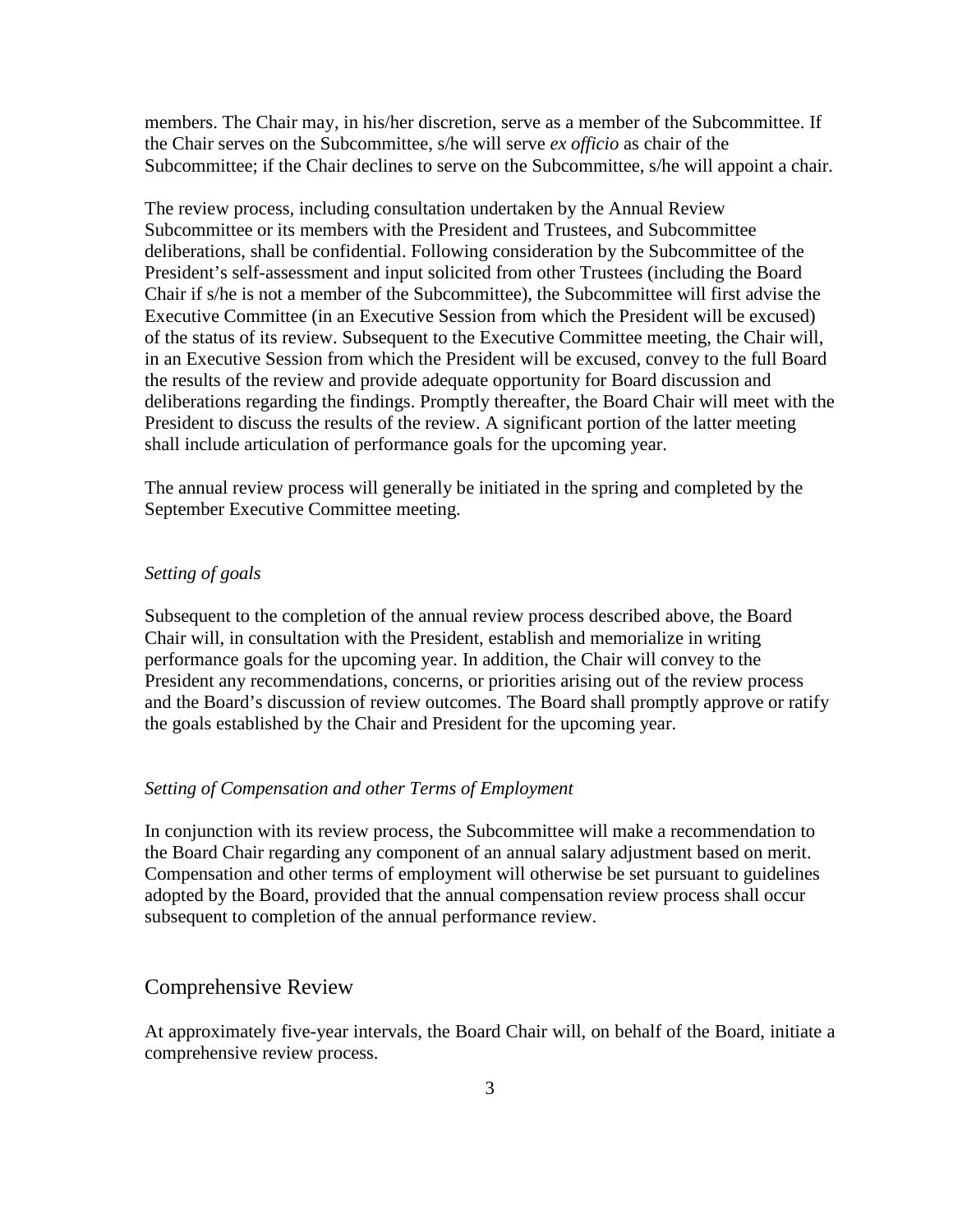#### *Criteria and Scope*

The comprehensive review, initiated at the direction of the Board Chair, will cover the first five year period of a presidency or the interval since the last comprehensive review. The criteria for evaluation and information responsive to those criteria will be based on the President's self-assessment of progress toward goals mutually set by the Board and the President, including those articulated in the institutional strategic plan; all previous reviews, including annual reviews; and qualitative interview data elicited from Trustees, leaders of governance groups, senior administrators, and significant constituencies and stakeholders with direct and substantial knowledge and experience with the President and the University, regarding progress toward established institutional goals and the effectiveness of relationships necessary to sound institutional governance and interactions with external stakeholders and partners.

#### *The Review Committee*

The Board Chair will appoint an ad hoc Comprehensive Review Committee from the membership of the Board to be comprised of no fewer than five members. The Chair will serve as a member and chair of the Review Committee. In addition, the Chair may, following consultation with the Board, retain a qualified consultant to assist the Board in the review process, including creation of interview questions, conduct of interviews, and development of recommendations for enhancement of the performance effectiveness of the President and the President-Board relationship.

### *The Review Process*

In addition to the procedures outlined above for the comprehensive review, the following procedures will apply:

- Prior to commencement of the comprehensive review process, the Chair will summarize for all Trustees in writing the steps associated with the process.
- The University community will next be informed of commencement of the review through a communication from the Board Chair and President. The purpose, scope, and procedures associated with the review will be described in the communication.
- The substance of the review process, including deliberations, shall be confidential.
- The review process will customarily be completed within approximately 6 months of its initiation.